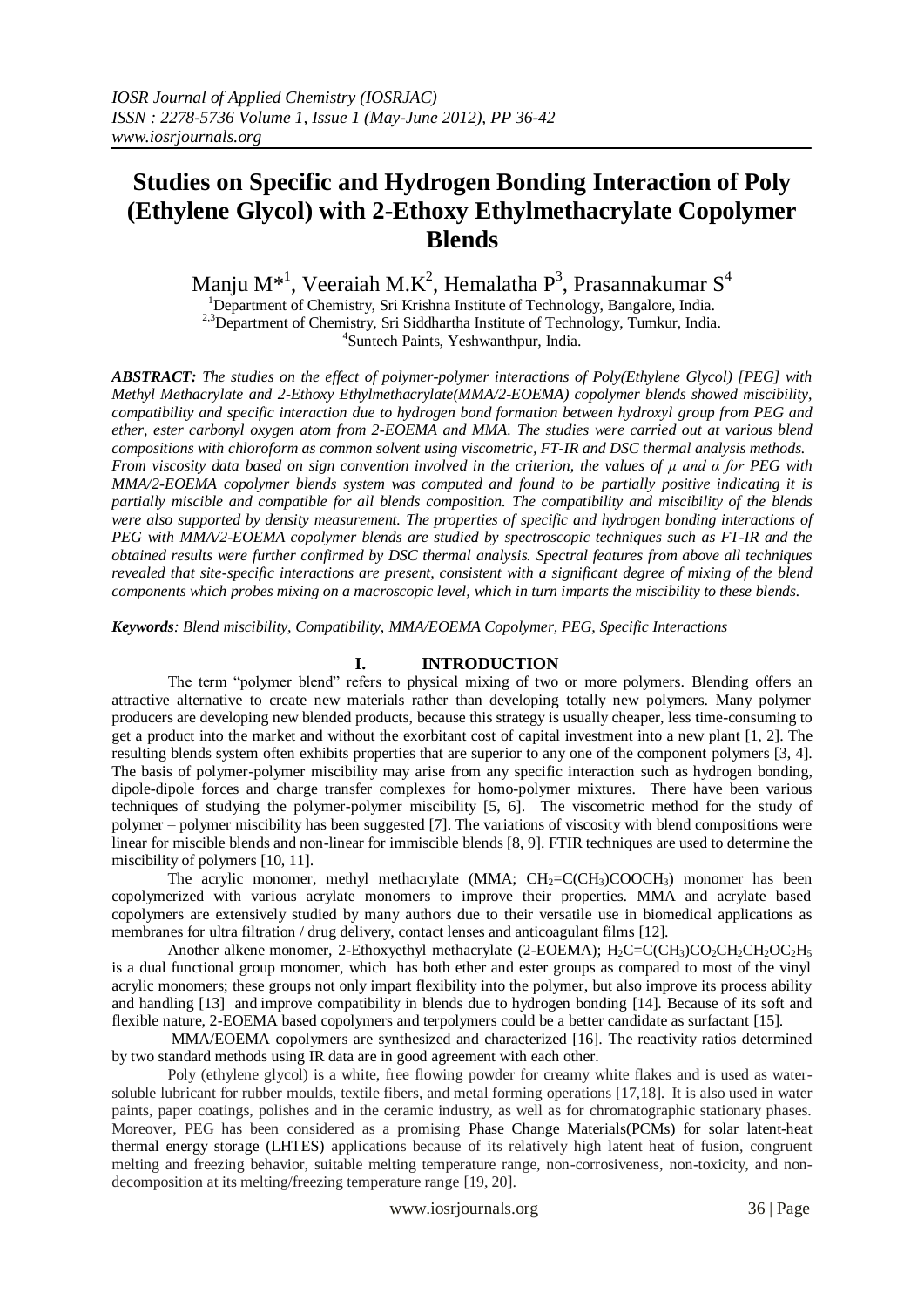



**Scheme I.** General Structure of MMA/EOEMA copolymer Scheme II. General Structure of PEG



The blend of PEG/PMMA has been considered as PCMs which had good thermal reliability and chemical stability. These thermal properties give the potential to PCMs for LHTES purposes such as for solar space heating and ventilating applications in buildings [21].

#### **1.1 Hydrogen-Bonded Polymer Blends:**

The hydrogen bond in polymer blends is an interesting and important subject of research as its presence usually enhances the miscibility of the blend. Here, the factors affecting the formation and stability of hydrogen bonds, the effects of hydrogen bonds on the miscibility, the properties of blends and methods to incorporate inter-associated hydrogen bonds into immiscible blends are reviewed, based on the work over the last two decades [22]. Among partially miscible polymer blends, hydrogen-bonded systems have played a prominent role. There exists a great structural variety of partially miscible hydrogen-bonded polymer pairs [23, 24]. In particular, a considerable amount of literature concerning the partial miscibility of PEG with other polymers has been reported [25, 26]. PEG is a proton donor that has an easily accessible hydroxyl group. It undergoes strong hydrogen-bonding interactions with proton-acceptor polymers such as poly (ethylene oxide) [27], poly (methyl methacrylate) [28], and poly (vinyl methyl ketone) [29]. In the past 10 years or so, miscibility of poly (4 vinylphenol) with poly (ether) s [30] and poly (*n*-alkyl methacrylate)s [31] has been studied using Fourier transform infrared (FT-IR) spectroscopy.



**Schematic diagram showing possible types of interactions in the blends:** (A) Self-association between different PEG units; (B) Interassociation between PVPh and carbonyl or ethoxy group of MMA and 2-EOEMA Copolymer.

The present investigation carried out describes the miscibility studies of MMA/EOEMA copolymer with PEG blends in chloroform by using viscosity and density at  $30^{\circ}$ C,  $40^{\circ}$ C and  $50^{\circ}$ C. Solid-state compatibility of the blend was studied by FT-IR techniques. The miscibility studies of MMA/EOEMA copolymer with PEG blend might be important to enhance some of their properties. 2-EOEMA copolymer blends can be used in drug controlled release studies. The MMA/EOEMA copolymer sites on the side chain, in addition to the ester carbonyl group, there is also an ether group which is available for hydrogen bonding with –OH group of PEG blends, MMA can be copolymerized with 2-EOEMA to introduce carboxylate group that are useful for yielding a wide variety of products.

## **II. MATERIALS AND METHODS**

Methyl Methacrylate, 2-Ethoxy Ethylmethacrylate, Poly Ethylene Glycol (Mw=6000) were obtained from Sigma Aldrich Chemicals, and Benzoyl peroxide, was obtained from S.d. Fine Chemicals. MMA and 2- EOEMA both monomers were washed with dilute alkali (5% NaOH aq. solution) followed by distilled water, dried over anhydrous CaCl<sub>2</sub> and stored below  $0^{\circ}$ C. Benzoyl peroxide was recrystalized from chloroform with methanol and dried in vacuum for 24hours. The other chemicals like methanol, chloroform, dimethyl formamide, acetone, 1, 4-dioxane, diethyl ether, benzene, hexane and other solvents used were AR Grade, 99 % pure. They are used as received from E-Merck Chemicals, Mumbai, India.

www.iosrjournals.org 37 | Page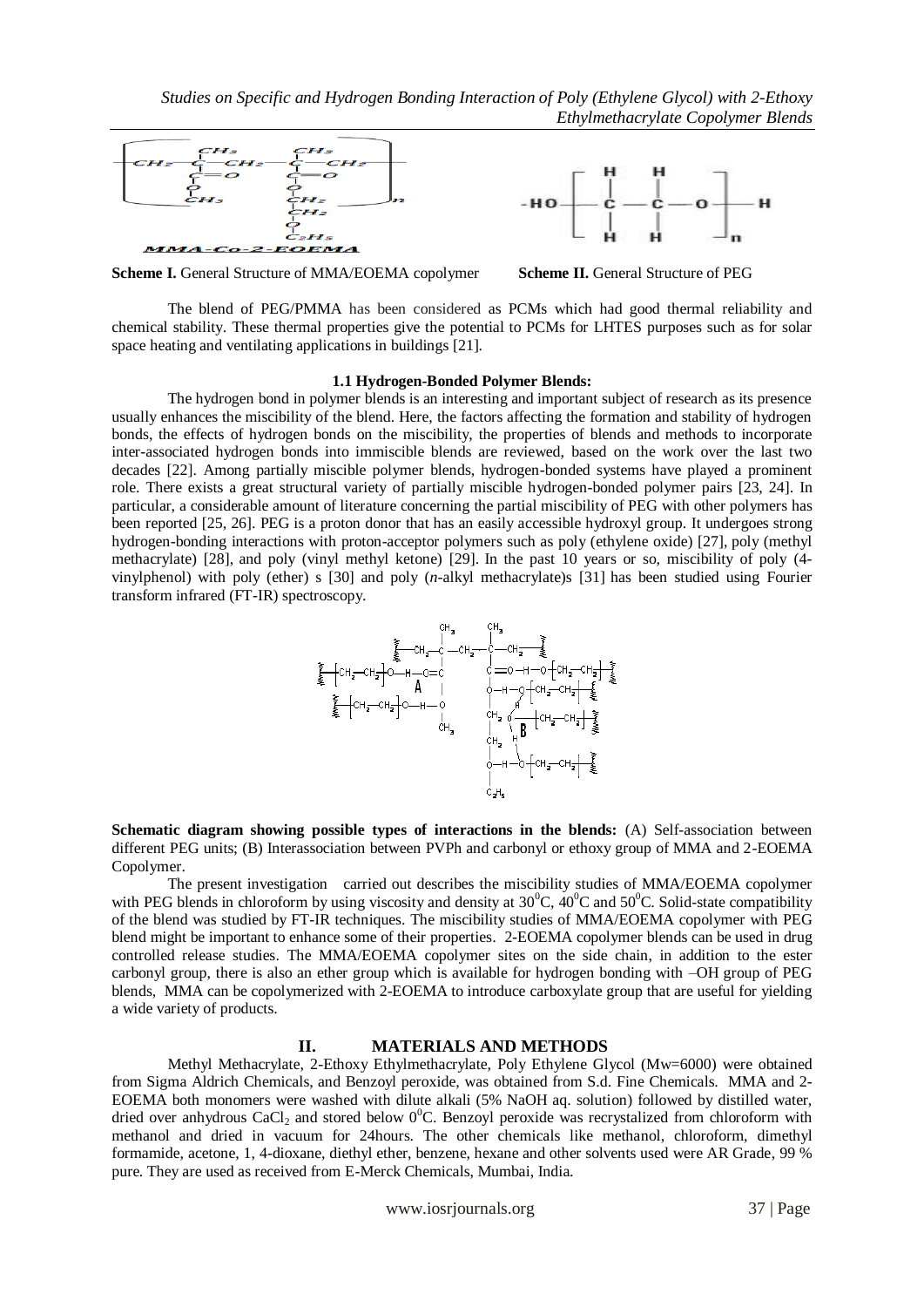The free radical copolymerization of MMA with 2-EOEMA was carried out with benzoyl peroxide as an initiator and acetone as solvent. The resulting copolymer was characterized by FT-IR,  $H^1$ -NMR and  $C^{13}$ -NMR spectroscopic techniques and the formation of MMA-EOEMA copolymer is evident from spectroscopic techniques [16].

#### **2.1 Sample preparation and measurement**

The copolymer synthesized above [16], has been taken for further studies. A dilute polymer solution of 1% w/v was prepared for Viscometric studies. Stock solutions of homo-polymer, copolymer and the different blend compositions of MMA-EOEMA copolymer with PEG were prepared using chloroform as a common solvent. Viscosity measurements were made at  $30^0C$  using an Ubbelohde suspended level viscometer in the frequency 2MHz. Density of the blend solution for different compositions of 0.5% w/v was measured at  $30^{\circ}$ C,  $40^{\circ}$ C and  $50^{\circ}$ C,using pycnometer for dilute solutions and specific gravity bottle for concentrated solutions. The copolymer blend solutions in different concentrations were poured into a Petri dish kept on a flat tiled table that was leveled by spirit leveler. It was allowed to dry overnight at room temperature. The films were then peeled off, covered with aluminum foil and kept in the desiccators till further analysis. These films are of the order of microns and transparent. The samples dried by an infrared lamp were made to fine powder, mixed with KBr, pressed to give a pellet and used for the FT-IR analysis. FT-IR studies were made with SHIMADZU spectrophotometer.

#### **III. RESULTS AND DISCUSSION**

#### **III.1 Viscometric studies**

The reduced viscosities of copolymer and their blends with various compositions were found out at 30<sup>0</sup>C are shown in **Table 1.** The reduced viscosities of the pure polymers and their blend compositions were plotted against concentrations , as shown in Fig-1. It has been observed that MMA-EOEMA copolymer /PEG blends are partially miscible over some composition range (0.1to 0.6) were linear, no cross-over is seen showing that blends are compatible and in some composition range ( 0.6 to 1.0) were non-linear and hence noncompatible.

| Con           |                     | copoly              | Copol               | Copol               | Copol               | Copol               | Copol               | Copol               | Copol               | Copol               |
|---------------|---------------------|---------------------|---------------------|---------------------|---------------------|---------------------|---------------------|---------------------|---------------------|---------------------|
| $\mathbf c$   | <b>PEG</b>          | /PEG                | v/PEG               | V/PEG               | v/PEG               | v/PEG               | v/PEG               | V/PEG               | v/PEG               | ymer                |
| (C).          | pure                | 90/10               | 80/20               | 60/40               | 50/50               | 40/60               | 30/70               | 20/80               | 10/90               | pure                |
| g             | $\eta_{\text{red}}$ | $\eta_{\text{red}}$ | $\eta_{\text{red}}$ | $\eta_{\text{red}}$ | $\eta_{\text{red}}$ | $\eta_{\text{red}}$ | $\eta_{\text{red}}$ | $\eta_{\text{red}}$ | $\eta_{\text{red}}$ | $\eta_{\text{red}}$ |
| /100          |                     |                     |                     |                     |                     |                     |                     |                     |                     |                     |
| $\text{Cm}^3$ |                     |                     |                     |                     |                     |                     |                     |                     |                     |                     |
| 0.1           | 0.3394              | 0.3594              | 0.3781              | 0.4042              | 0.4261              | 0.4482              | 0.4692              | 0.4982              | 0.5417              | 0.5615              |
| 0.2           | 0.3647              | 0.3824              | 0.4081              | 0.4365              | 0.4578              | 0.4768              | 0.5089              | 0.5349              | 0.5789              | 0.5990              |
| 0.3           | 0.3904              | 0.4046              | 0.4423              | 0.4678              | 0.4883              | 0.5093              | 0.5453              | 0.5753              | 0.6173              | 0.6341              |
| 0.4           | 0.4195              | 0.4395              | 0.4643              | 0.4901              | 0.5198              | 0.5412              | 0.5806              | 0.6123              | 0.6539              | 0.6715              |
| 0.5           | 0.4466              | 0.4696              | 0.4898              | 0.5175              | 0.5451              | 0.5751              | 0.6151              | 0.6471              | 0.6912              | 0.7088              |
| 0.6           | 0.4737              | 0.4938              | 0.5102              | 0.5467              | 0.5765              | 0.6095              | 0.6475              | 0.6848              | 0.7248              | 0.7439              |
| 0.7           | 0.4978              | 0.5199              | 0.5348              | 0.5684              | 0.6091              | 0.6414              | 0.6824              | 0.7196              | 0.7596              | 0.7770              |
| 0.8           | 0.5212              | 0.5412              | 0.5536              | 0.5981              | 0.6298              | 0.6778              | 0.7169              | 0.7569              | 0.7969              | 0.8165              |
| 0.9           | 0.5454              | 0.5645              | 0.5761              | 0.6173              | 0.6587              | 0.7096              | 0.7497              | 0.7969              | 0.8289              | 0.8495              |
|               | 0.5702              | 0.5912              | 0.6021              | 0.6411              | 0.6903              | 0.7393              | 0.7893              | 0.8363              | 0.8663              | 0.8868              |

| <b>Table -1</b> Reduced viscosity data for copolymer/PEG and their blends in chloroform at $30^{\circ}$ C |
|-----------------------------------------------------------------------------------------------------------|
|-----------------------------------------------------------------------------------------------------------|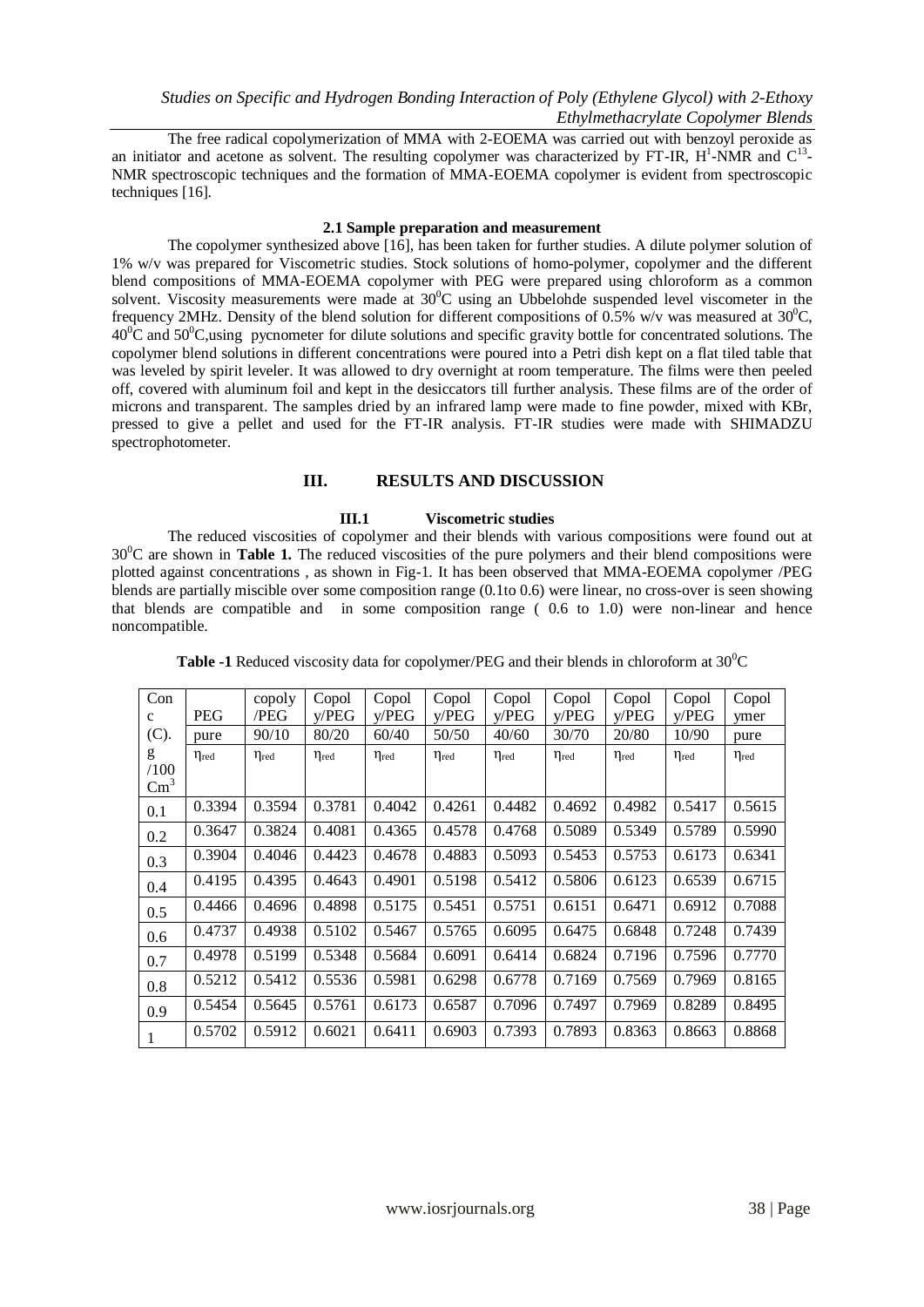

**Figure-1** Reduced viscosity verses concentration of copolymer/PEG blends

| $%$ of<br>the<br><b>Blends</b> | <b>Slope</b> | Wt. of<br>Copolymer | Wt.<br>of<br><b>PEG</b> | b      | $\overline{\mathbf{b}}$ | $[\eta]$ | $\Delta \mathbf{B}$ | KH               | μ            | $\alpha$       |
|--------------------------------|--------------|---------------------|-------------------------|--------|-------------------------|----------|---------------------|------------------|--------------|----------------|
| $_{\rm co}$<br>Poly            | 0.7234       | 1                   | $\Omega$                | 0.7234 | 0.7234                  | 0.6349   | $\Omega$            | $\boldsymbol{0}$ | $\mathbf{0}$ | $\mathbf{0}$   |
| A                              | 0.72         | 0.9                 | 0.1                     | 0.7207 | 0.7025                  | 0.624    | 0.1011              | 1.8509           | 2.9959       | 1.8374         |
| B                              | 0.7356       | 0.8                 | 0.2                     | 0.719  | 0.6817                  | 0.6078   | 0.1166              | 1.9463           | 3.4553       | 1.8888         |
| $\mathcal{C}$                  | 0.7059       | 0.7                 | 0.3                     | 0.6973 | 0.6608                  | 0.5818   | 0.0869              | 2.06             | 2.5751       | 1.89795        |
| D                              | 0.6377       | 0.6                 | 0.4                     | 0.6489 | 0.6399                  | 0.5535   | 0.0188              | 2.118            | 0.5571       | 1.8567         |
| E                              | 0.575        | 0.5                 | 0.5                     | 0.597  | 0.6191                  | 0.5249   | 0.0442              | 2.1181           | 0.3098       | 1.6818         |
| $\mathbf F$                    | 0.5405       | 0.4                 | 0.6                     | 0.5605 | 0.5982                  | 0.4954   | 0.0785              | 2.2838           | 2.3262       | $-0.6107$      |
| H                              | 0.4717       | 0.2                 | 0.8                     | 0.5093 | 0.5564                  | 0.4713   | 0.1472              | 2.2929           | $-4.362$     | $-0.9093$      |
| I                              | 0.5227       | 0.1                 | 0.9                     | 0.5182 | 0.5356                  | 0.4645   | 0.0967              | 2.4017           | 2.8656       | $-1.7889$      |
| <b>PEG</b>                     | 0.5147       | $\mathbf{0}$        | 1                       | 0.5147 | 0.5147                  | 0.4512   | $\mathbf{0}$        | 2.5283           | $\mathbf{0}$ | $\overline{0}$ |

Table-2 Viscometric data i.e. **[η], b**, **KH, μ** and **α** of copolymer/PEG blends

MMA/EOEMA copolymer and PEG blends were found to be miscible only when MMA/EOEMA copolymer content is 60% and above, below this critical concentration, due to the phase separation, smaller slope value was observed in the Huggin's plot. In order to quantify the miscibility of polymer blends, [5] suggested the general expression for interaction parameter when the polymers are mixed in weight fractions  $w_1$ and  $w_2$  as

$$
\Delta B = \frac{b - \overline{b}}{2w_1 w_2}
$$

Where  $\overline{b} = w_1b_{11} + w_2b_{22}$  where  $b_{11}$  and  $b_{22}$  are the slopes of the viscosity curves for the Components and b is related to Huggin's coefficient KH as,

 $$ Where [η] is the intrinsic viscosities of blend solution, for ternary system, it is also given by **b**= $w_1^2b_{11} + w_2^2b_{22} + 2w_1w_2b_{12}$ 

Where  $b_{12}$  is the slope for blend solution. However, Chee's theory fails to account for the experimental data when intrinsic viscosities of pure components are far apart. In such cases he defined a more efficient parameter  $(\mu)$  to predict compatibility,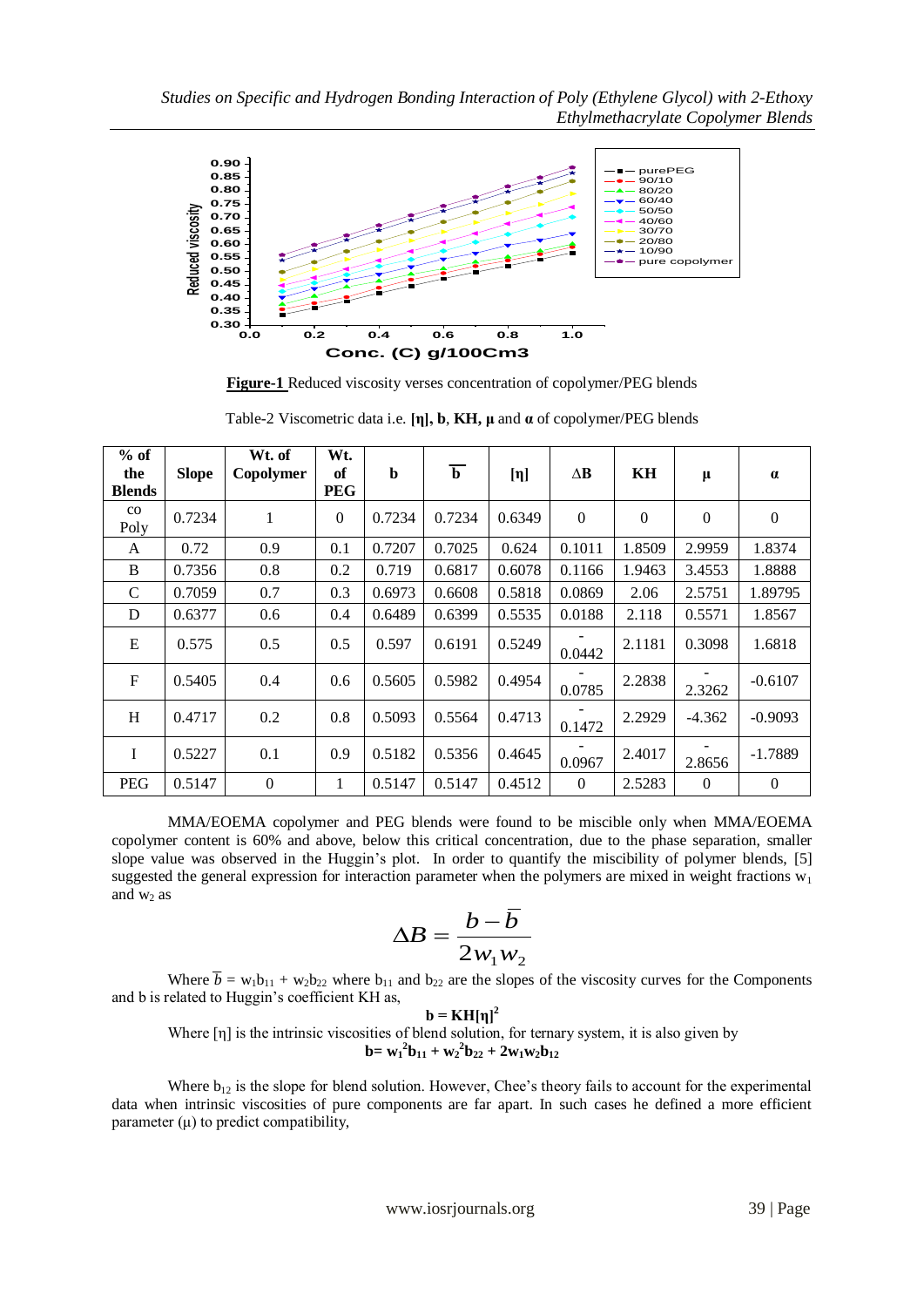$$
\mu = \frac{\Delta B}{\{[\eta]_2 - [\eta]_1\}^2}
$$

Where  $\mu$  is Chee's interaction parameter,  $[\eta]_1$  and  $[\eta]_2$  are intrinsic viscosities of pure component solutions. The polymer blend is miscible if  $\mu \ge 0$  and immiscible when  $\mu < 0$ . Later [6] have suggested a most satisfactory new equation for the determination of polymer miscibility as

$$
\alpha = K_m - \frac{K_1[\eta]^2 W_1^2 + K_2[\eta]^2 W_2^2 + 2\sqrt{K_1K_2}[\eta][\eta]_2 W_1 W_2}{\{\eta\}_1 W_1 + [\eta]_2 W_2\}^2}
$$

Where  $\alpha$  is Sun's interaction parameter; K1, K2 and Km are the Huggins constants for individual components 1, 2 and blend respectively. The long-range hydrodynamic interactions are considered while deriving the equation. The polymer blend is miscible if  $\alpha$  >0 and immiscible when  $\alpha$  < 0.

In the present study the value of  $\mu$  and  $\alpha$  for MMA-EOEMA copolymer and PEG computed to be positive for few blends composition, predicting the partial miscibility and compatibility as show in the **Table.2**

#### **III.2 Density studies:**

| Composition   | Density of the Blend solutions at |          |          |         |  |
|---------------|-----------------------------------|----------|----------|---------|--|
| of            | different temperature             |          |          |         |  |
| copolymer/PEG | $30^0$ C                          | $40^0C$  | $50^0$ C |         |  |
| copolymer     | 1.44771                           | 1.44804  | 1.448418 |         |  |
| A             | 1.44754                           | 1.447856 | 1.448231 | blends  |  |
| B             | 1.44738                           | 1.447688 | 1.448031 |         |  |
| C             | 1.44719                           | 1.4475   | 1.447843 | the     |  |
| D             | 1.447028                          | 1.447319 | 1.447649 | đ       |  |
| E             | 1.44686                           | 1.447144 | 1.447468 |         |  |
| F             | 1.446691                          | 1.44697  | 1.44728  | Density |  |
| G             | 1.446905                          | 1.447157 | 1.447481 |         |  |
| H             | 1.447119                          | 1.447416 | 1.447675 |         |  |
| T             | 1.447235                          | 1.447468 | 1.447765 |         |  |
| <b>PEG</b>    | 1.447267                          | 1.447558 | 1.447856 |         |  |



**Figure-2** Density verses % composition of the blends

The blends of MMA/EOEMA copolymer /PEG are partially miscible over range of composition because of strong intermolecular interaction based on strong hydrogen bonding. They are shown in **Table-3 and Fig-2**. Thus, simple density measurement studies give information regarding the partial miscibility of the blends.

#### **III.3 FT-IR Spectroscopy:**

FT-IR spectroscopy has been used to identify the specific intermolecular interactions occurred in MMA/EOEMA copolymer / PEG blends. FT-IR analysis confirmed that strong intermolecular hydrogen bonding interactions between the ether groups of the copolymer and the hydroxyl groups of the PEG. Schematic representation of the potential favorable intermolecular hydrogen bonding interaction occurred in copolymer / PEG blends is shown in the **Fig-3**

FT-IR investigation was performed on MMA/EOEMA copolymer, PEG and their blends with different composition ratio and the spectrums are compared. It is found that stretching vibration bands of both O-H groups in pure PEG at 3359 cm<sup>-1</sup> and C=O group in pure MMA/EOEMA copolymer at 1731.70 cm<sup>-1</sup>, shift observable in the MMA/EOEMA copolymer /PEG blends to the direction of higher wave number at 3464.39  $\text{cm}^{-1}$  – 3502.31 cm<sup>-1</sup> and 1731.25 cm<sup>-1</sup> to 1731.74 cm<sup>-1</sup> respectively. The shift of carbonyl stretching band may result from intermolecular hydrogen bonding and contribute to the enhancement of the state of miscibility of blends.**Table-4** The FTIR spectroscopy demonstrated that there is strong intermolecular hydrogen bonding between ether group of MMA/EOEMA copolymer and free hydroxyl group of PEG.The FTIR spectra the peak

www.iosrjournals.org 40 | Page

**Table-3** Density data for copolymer/PEG and their blends in chloroform at  $30^{\circ}$ C,  $40^{\circ}$ C &  $50^{\circ}$ C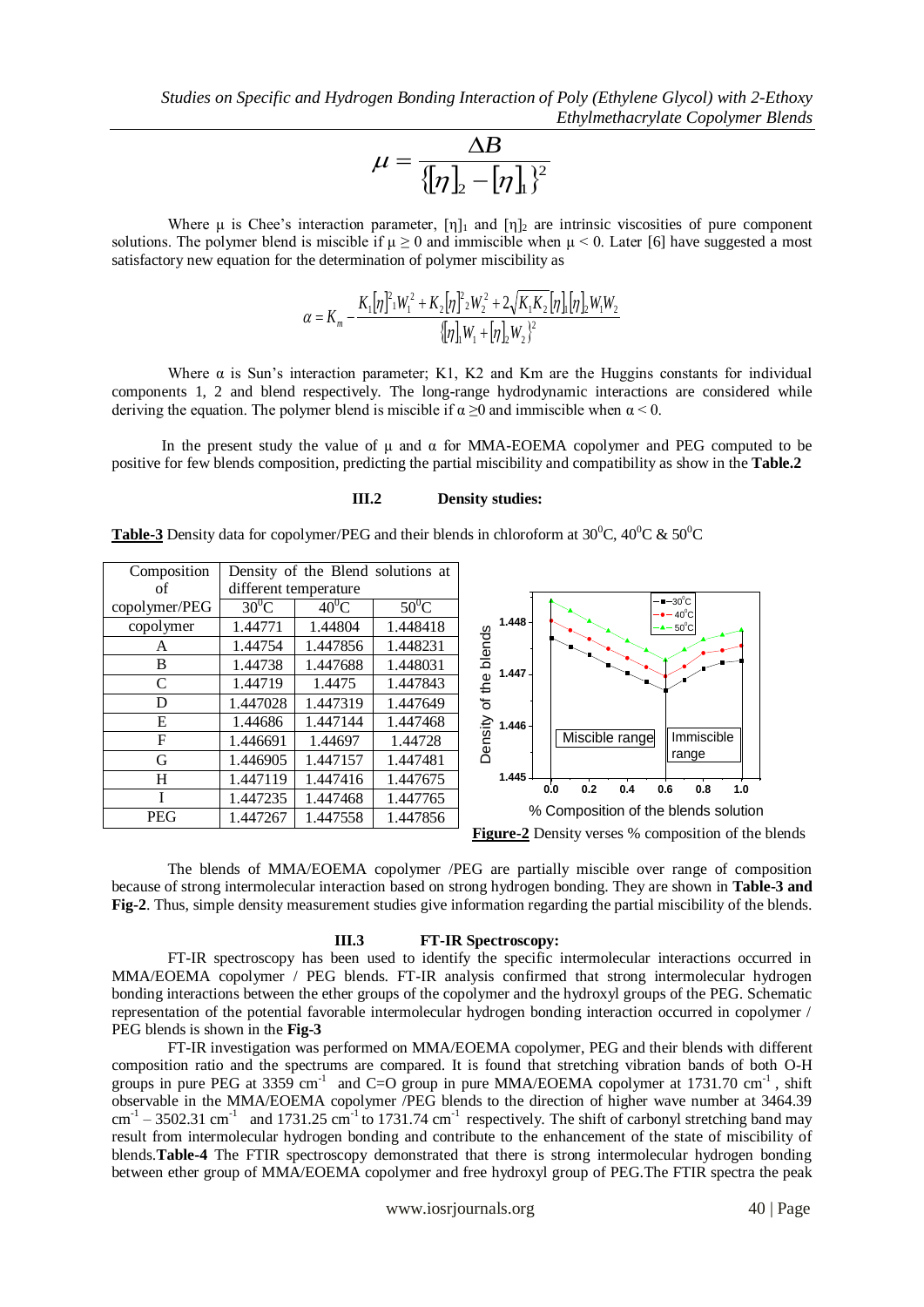at 1110.75 Cm<sup>-1</sup> –1125.44 Cm<sup>-1</sup> is due to the strong absorption caused by asymmetric C-O-C stretching in vinyl ether of 2-EOEMA unit. The ether group of MMA-EOEMA copolymer is hydrogen bonded with hydroxyl group of PEG blends with various blend composition (A, B, C, D, E, F, G, H, I) was recorded at room temperature. In the present study, we focused only on hydrogen bonding.

| <b>Blend</b><br>composition<br>of copolymer<br>/PEG | Hydrogen<br>bonded<br>ether group | Hydrogen<br>bonded<br>Hydroxyl<br>group | 130<br>$120 -$<br>A                                                             |
|-----------------------------------------------------|-----------------------------------|-----------------------------------------|---------------------------------------------------------------------------------|
| copolymer                                           | 1125.44                           |                                         | $110 -$<br> B <br>$100 -$                                                       |
| A                                                   | 1122.76                           | 3502.31                                 | C<br>$90 -$                                                                     |
| B                                                   | 1119.46                           | 3502.04                                 | $80 -$<br>$\Box$<br>D                                                           |
| $\mathsf{C}$                                        | 1120.49                           | 3501.85                                 | $70-$<br>E<br>$60 -$                                                            |
| D                                                   | 1118.12                           | 3501.79                                 | %Transmittance<br>F<br>$50 -$                                                   |
| ${\bf E}$                                           | 1117.47                           | 3501.58                                 | $40 -$<br>G                                                                     |
| F                                                   | 1115.13                           | 3492.06                                 | $30 -$                                                                          |
| G                                                   | 1113.54                           | 3482.20                                 | Н<br>$20 -$<br>$10 -$                                                           |
| H                                                   | 1111.77                           | 3474.90                                 | $0 -$                                                                           |
|                                                     | 1110.75                           | 3464.39                                 | $-10 -$                                                                         |
|                                                     |                                   |                                         | 500<br>3500<br>2500<br>2000<br>1000<br>4500<br>4000<br>3000<br>1500<br>$\Omega$ |

**Table-4 Hydrogen bonding interaction data for** MMA-EOEMA copolymer**/PEG and their blends**



**Figure-3:** FTIR spectra of hydrogen bonded ether and hydroxyl group of copolymer/PEG blends with various composition

This figure qualitatively demonstrates that the amount of intermolecular hydrogen bonded ether groups of the MMA-EOEMA copolymer are increased as the PEG composition of the PEG blend increases. Hence, it shows hydrogen-bonding effect on blend compatibility and miscibility

## **I. Thermal Analysis:**

Thermal analysis were performed on a Universal 4.7A TA Instrument DSC Q200V24.9Buld121 with a thermal analyst 2000 at a heating rate of  $20^{\circ}C$  /min. to destroy any thermal history and subsequently quenched into liquid nitrogen. The glass transition temperature was taken as the midpoint of the heat flow change during second heating. The weight of the sample used was typically 5-10 mg. A common method to assess the miscibility of polymer blends is to measure the glass transition temperature of the blend component which represents the onset of the cooperative segmental motion of the component copolymers with PEG blends, are shown in **Table-5 and Figure-4**.

| Table-5 Determination of Tg by DSC thermal analysis of copolymer/PEG blends |  |  |  |  |
|-----------------------------------------------------------------------------|--|--|--|--|
|-----------------------------------------------------------------------------|--|--|--|--|

| <b>Wt Fraction</b> | <b>Wt Fraction</b> | Resultant Tg |  |  |
|--------------------|--------------------|--------------|--|--|
| of A               | of B               | $(^0C)$      |  |  |
| 0                  | 1                  | 33.3         |  |  |
| 0.1                | 0.9                | 26.6         |  |  |
| 0.2                | 0.8                | 20.2         |  |  |
| 0.3                | 0.7                | 14.0         |  |  |
| 0.4                | 0.6                | 8.1          |  |  |
| 0.5                | 0.5                | 2.4          |  |  |
| 0.6                | 0.4                | $-2.9$       |  |  |
| 0.7                | 0.3                | $-8.2$       |  |  |
| 0.8                | 0.2                | $-13.2$      |  |  |
| 0.9                | 0.1                | $-18.1$      |  |  |
|                    |                    | $-22.7$      |  |  |



PEG blends